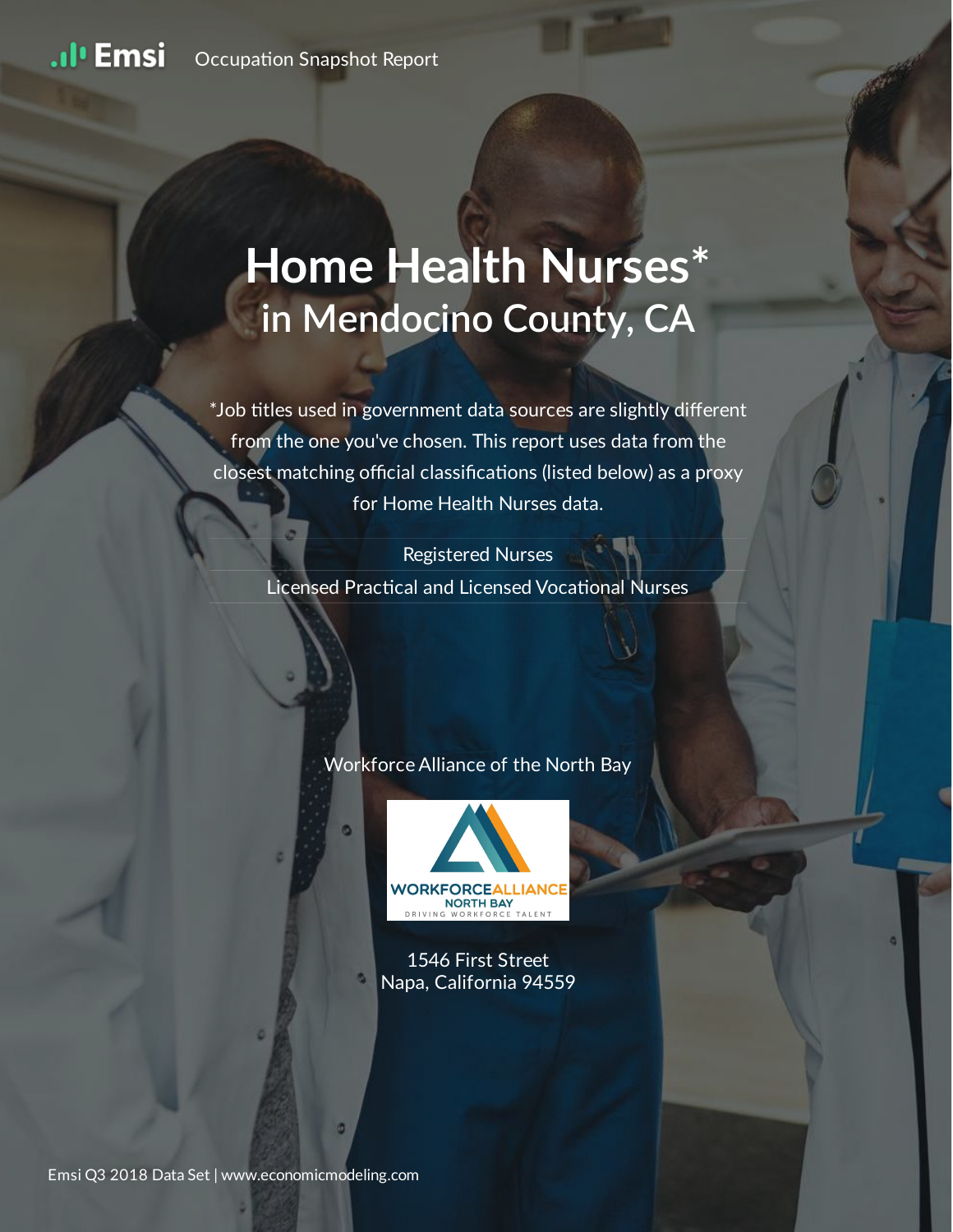# .II Emsi Occupation Snapshot Report

# Contents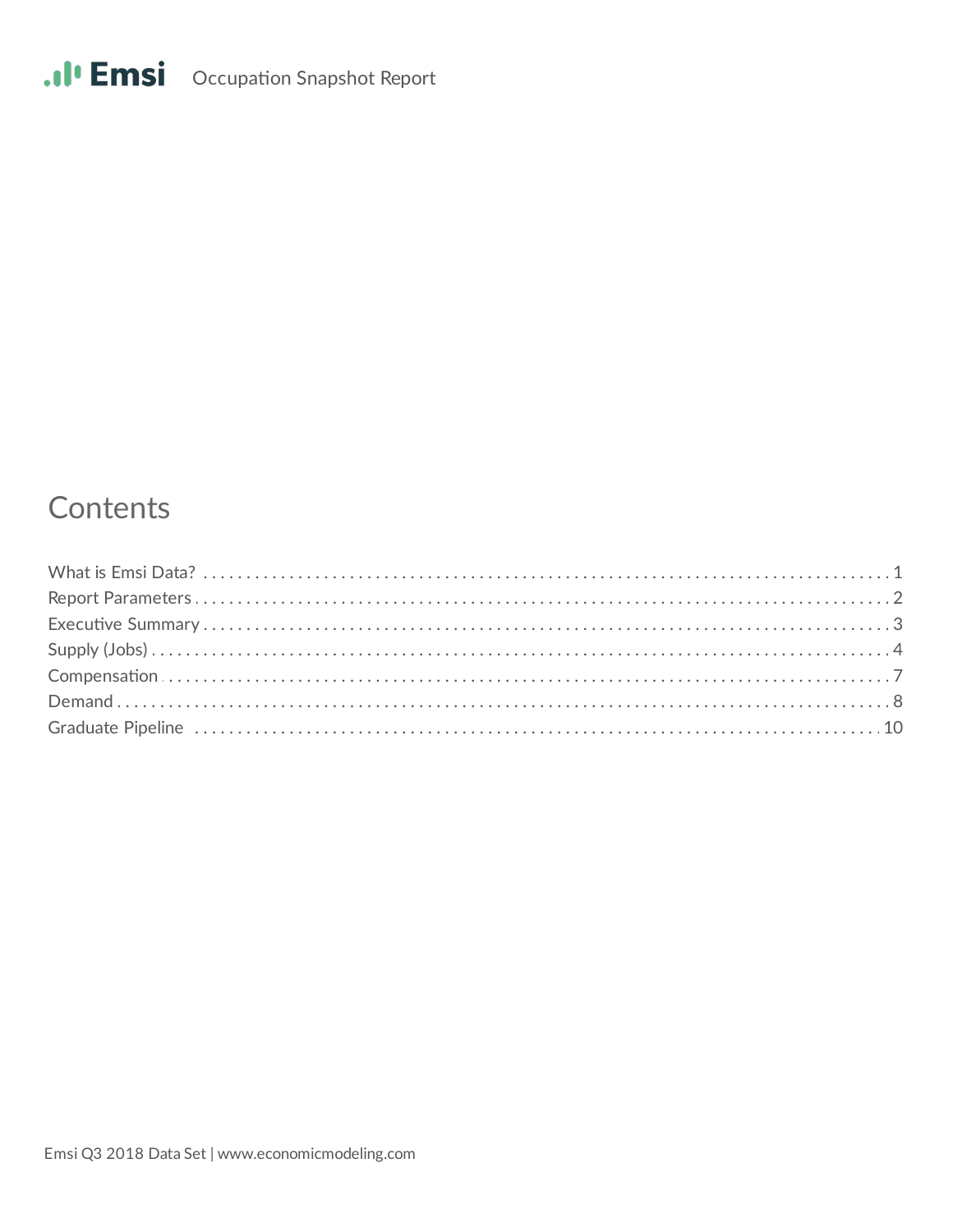#### .**.**. Emsi Occupation Snapshot Report

## What is Emsi Data?

Emsi data is a hybrid dataset derived from official government sources such as the US Census Bureau, Bureau of Economic Analysis, and Bureau of Labor Statistics. Leveraging the unique strengths of each source, our data modeling team creates an authoritative dataset that captures more than 99% of all workers in the United States. This core offering is then enriched with data from online social profiles, resumes, and job postings to give you a complete view of the workforce.

Emsi data is frequently cited in major publications such as The Atlantic, Forbes, Harvard Business Review, The New *York Times*, *The Wall Street Journal*, and *USA Today* .

The Hantic Forbes

**Haryard Business**  The<br>New York<br>Times



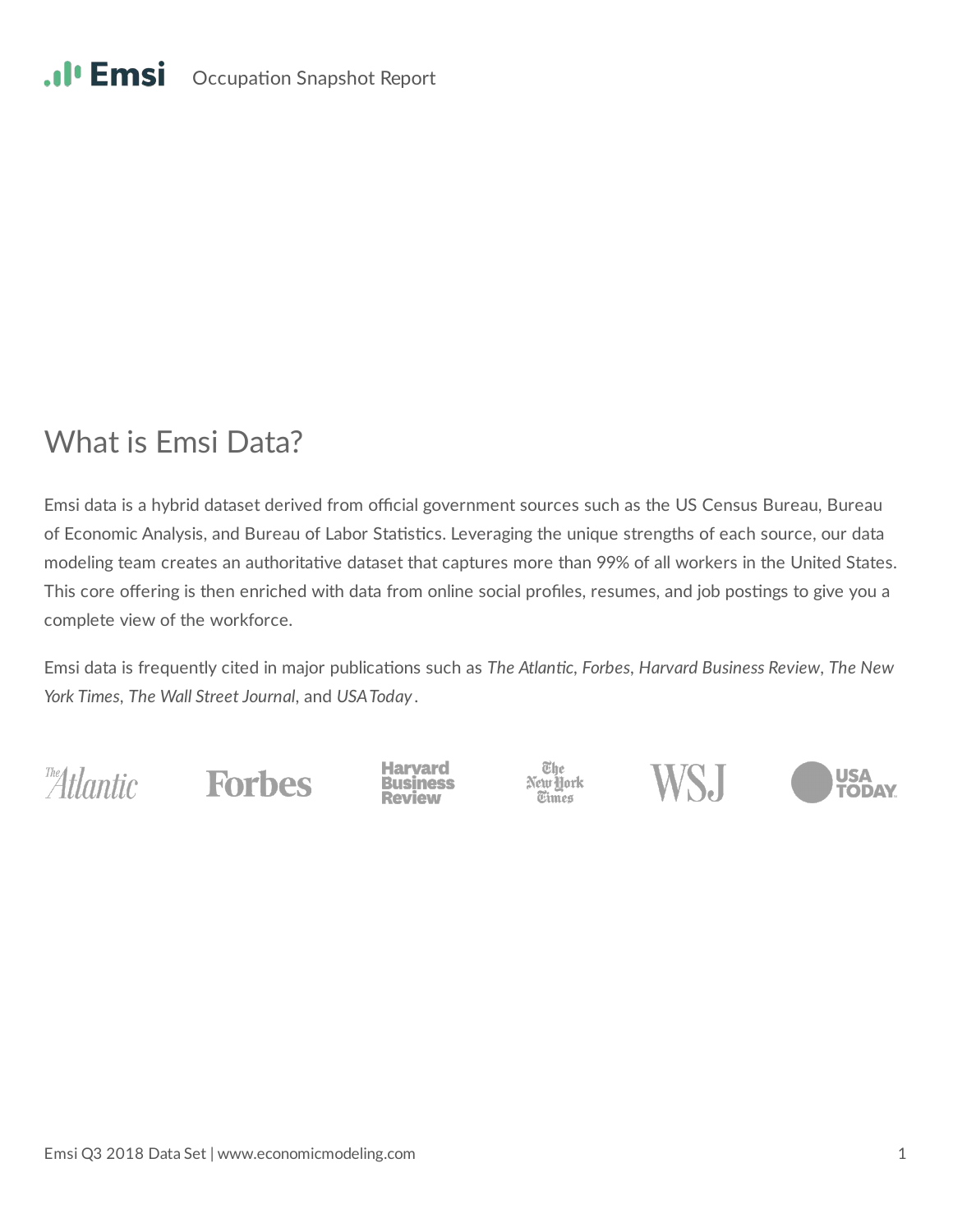# .II<sup>I</sup> Emsi Occupation Snapshot Report

# Report Parameters

## **1 Job Title**

Home Health Nurses

## **1 County**

6045 Mendocino County, CA

The information in this report pertains to the chosen job title and geographical area.

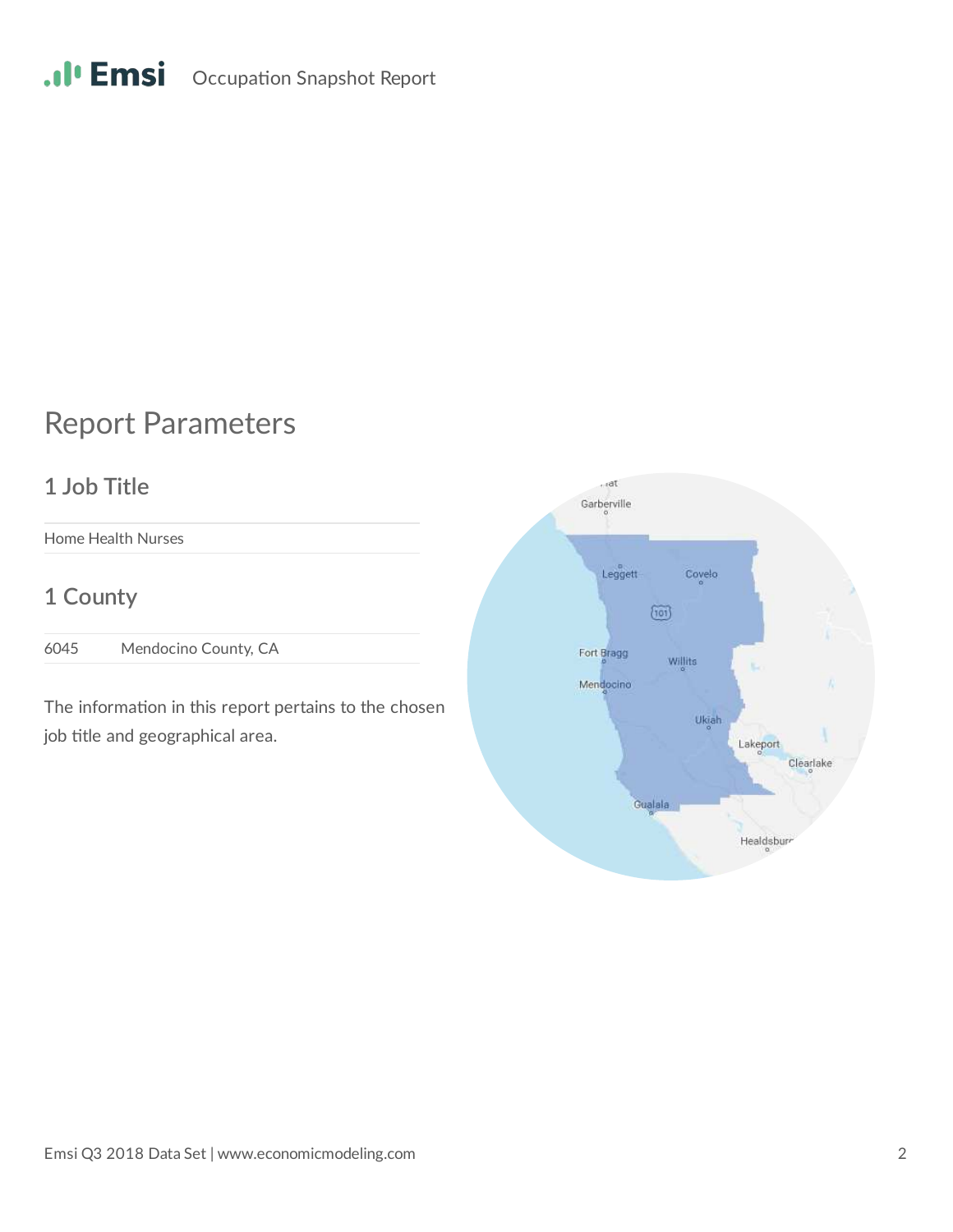#### .**.**. Emsi Occupation Snapshot Report

## **Executive Summary**

## **Aggressive Hiring Competition Over an Average Supply of Regional Talent**



\*National average values are derived by taking the national value for Home Health Nurses and scaling it down to account for the difference in overall workforce size between the nation and Mendocino County, CA. In other words, the values represent the national average adjusted for region size.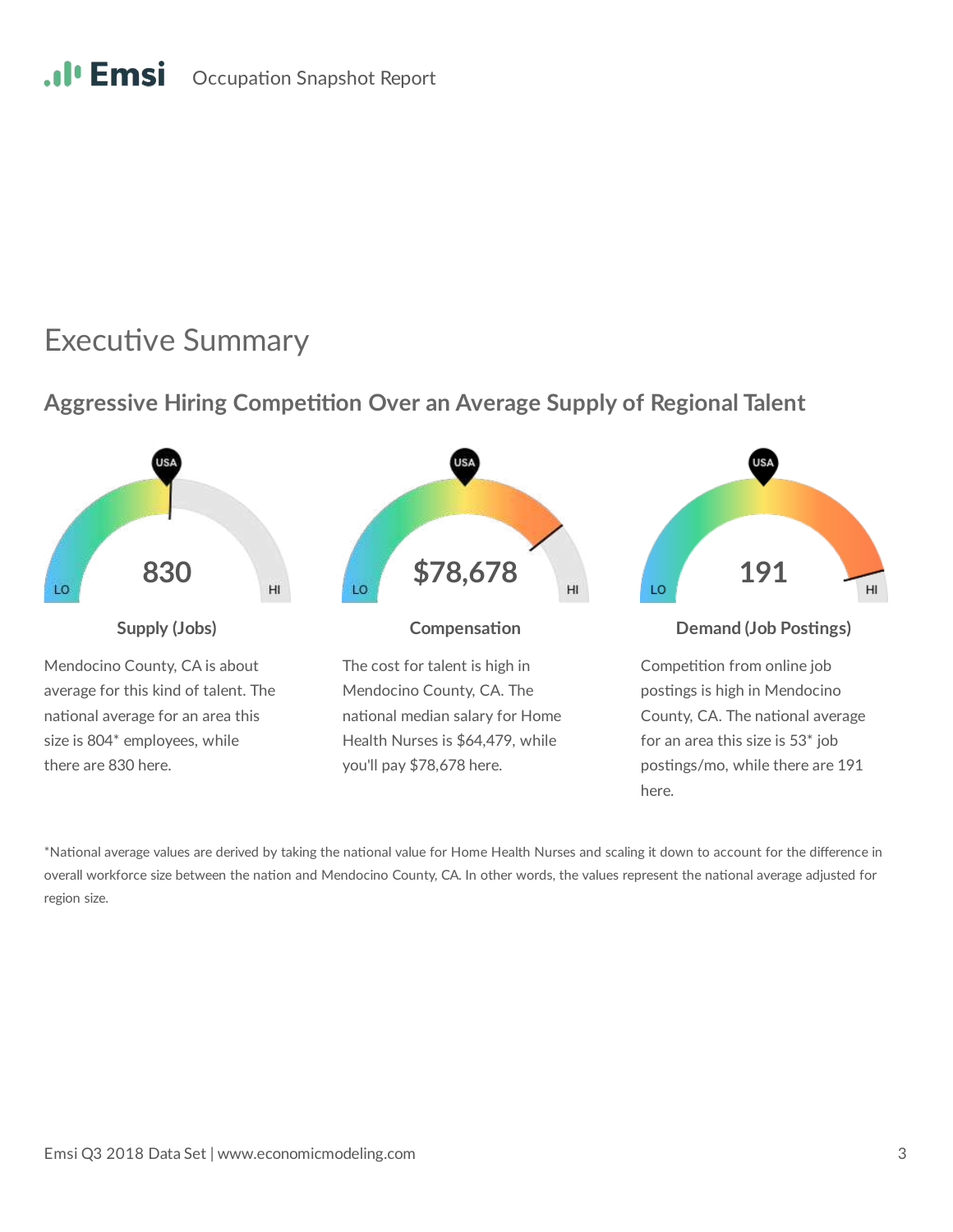# Supply (Jobs)

## **Supply Is About Equal to the National Average**

The regional vs. national average employment helps you understand if the supply of Home Health Nurses is a strength or weakness for Mendocino County, CA, and how it is changing relative to the nation. An average area of this size would have 804\* employees, while there are 829 here. The gap between expected and actual employment is expected to increase over the next 5 years.



\*National average values are derived by taking the national value for Home Health Nurses and scaling it down to account for the difference in overall workforce size between the nation and Mendocino County, CA. In other words, the values represent the national average adjusted for region size.

## **Most Talent is Found in the General Medical and Surgical Hospitals Sector**

The General Medical and Surgical Hospitals industry sector employs 41% of all Home Health Nurses. Runners up are Outpatient Care Centers (15%), and Education and Hospitals (Local Government) (13%).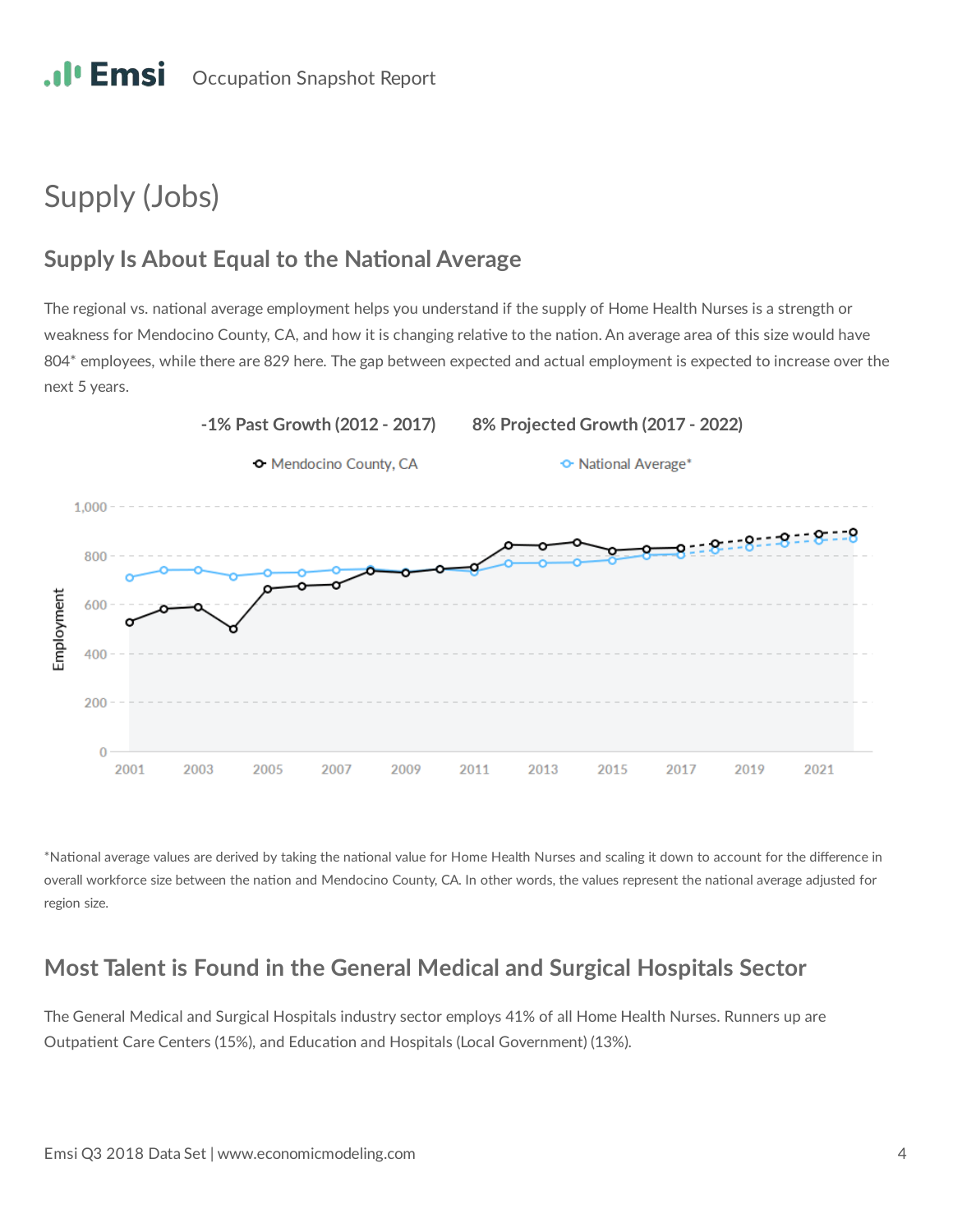# Supply (Jobs) - Cont.

## **Place of Work vs Place of Residence**

Understanding where talent in Mendocino County, CA currently works compared to where talent lives can help you optimize site decisions.



#### **Where Talent Works Where Talent Lives**

| 7IP   | Name                   | 2017<br>Employment |
|-------|------------------------|--------------------|
| 95482 | Ukiah, CA (in Mendoci  | 393                |
| 95437 | Fort Bragg, CA (in Men | 209                |
| 95490 | Willits, CA (in Mendoc | 156                |
| 95428 | Covelo, CA (in Mendoc  | 17                 |
| 95415 | Boonville, CA (in Mend | ~10                |

| 7IP   | <b>Name</b>             | 2017<br><b>Workers</b> |
|-------|-------------------------|------------------------|
| 95482 | Ukiah, CA (in Mendoci   | 331                    |
| 95490 | Willits, CA (in Mendoc  | 171                    |
| 95437 | Fort Bragg, CA (in Men  | 167                    |
| 95470 | Redwood Valley, CA (in  | 52                     |
| 95469 | Potter Valley, CA (in M |                        |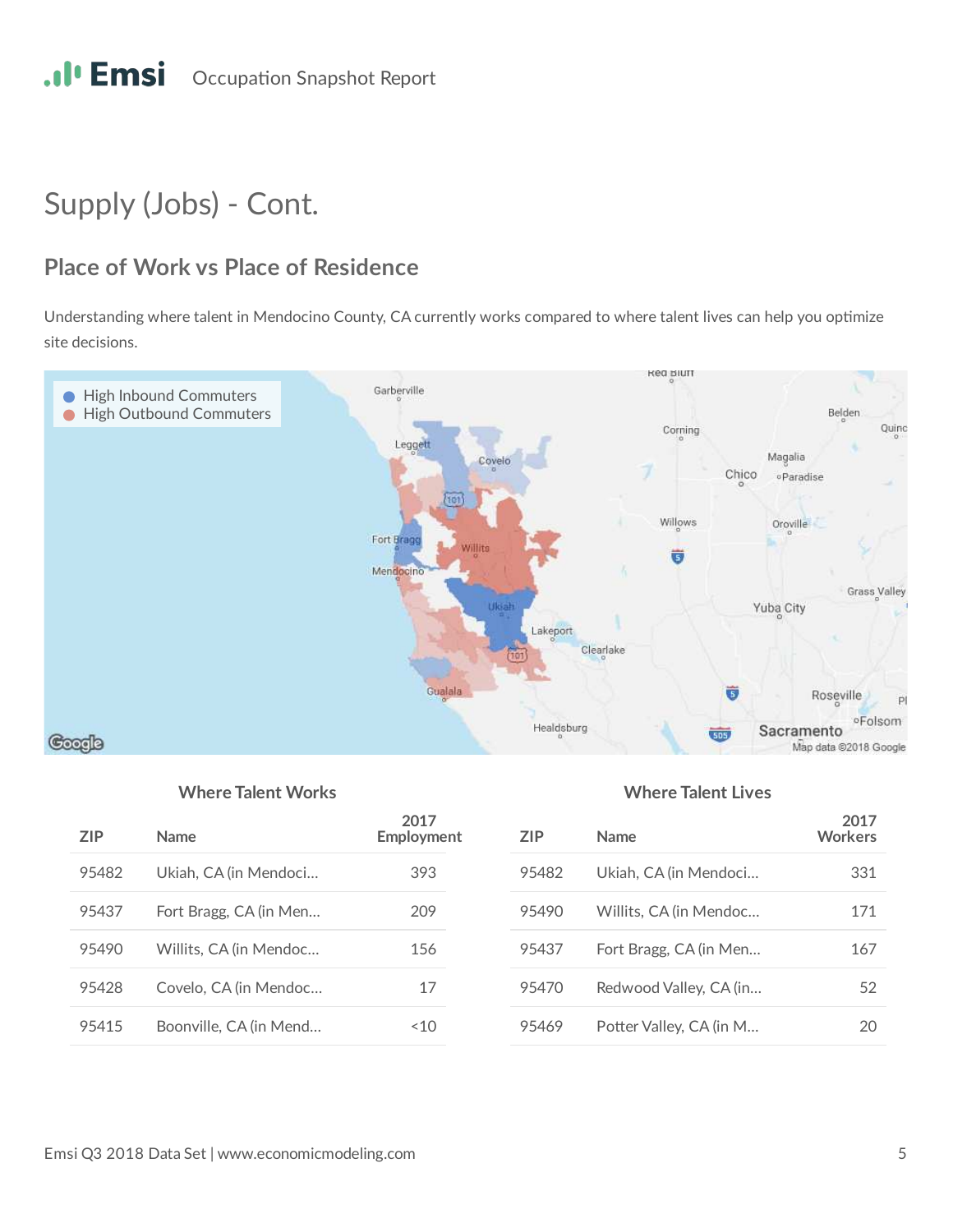#### .**.***I*<sup> $\cdot$ </sup> Emsi Occupation Snapshot Report

## Supply (Jobs) - Cont.

#### **Retirement Risk Is High, While Overall Diversity Is About Average**



\*National average values are derived by taking the national value for Home Health Nurses and scaling it down to account for the difference in overall workforce size between the nation and Mendocino County, CA. In other words, the values represent the national average adjusted for region size.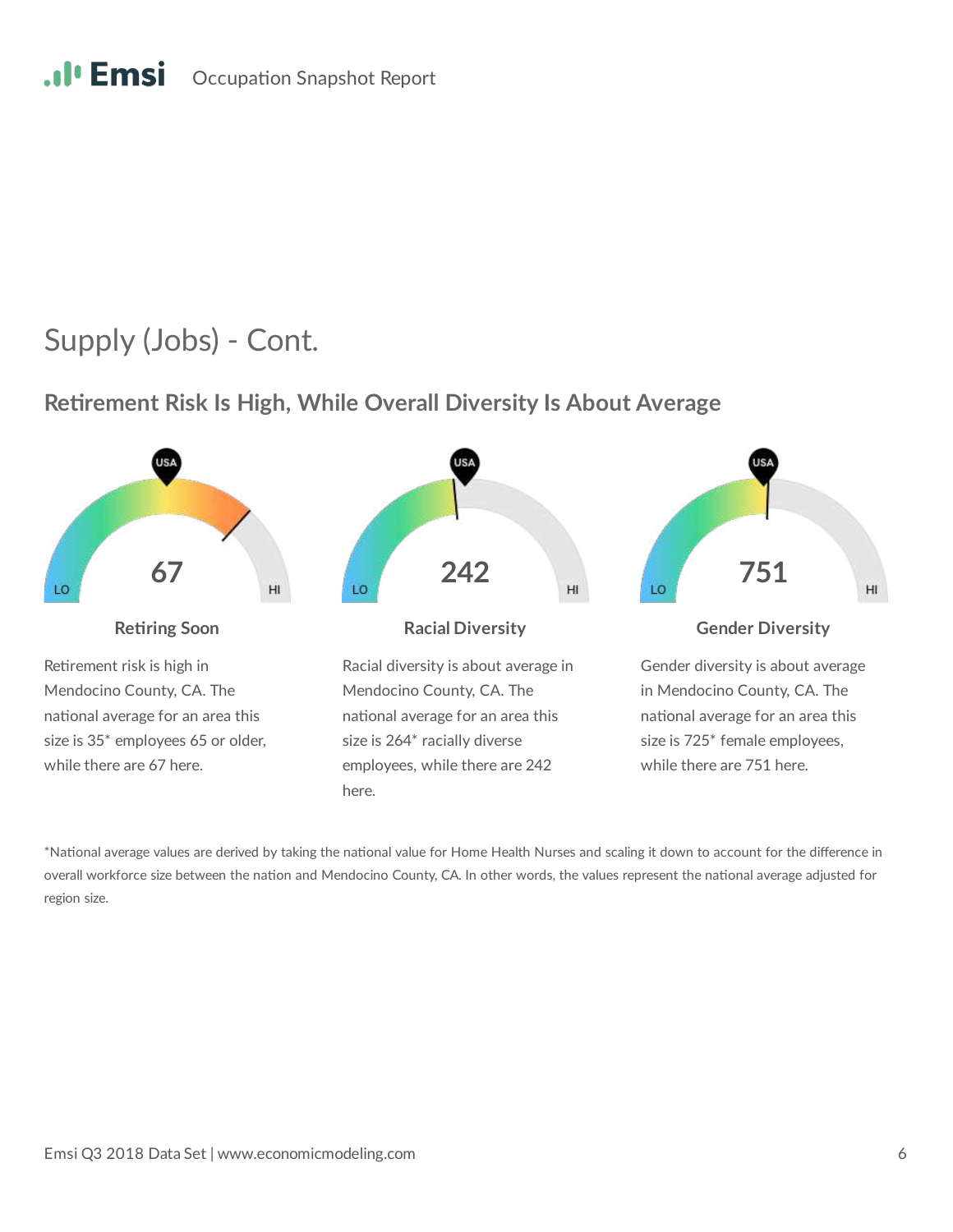#### .**.**I' Emsi Occupation Snapshot Report

## Compensation

## **Talent Is 22% More Expensive, While the Cost of Living May Make Attraction Difficult**

In 2017, the median compensation for Home Health Nurses in Mendocino County, CA is \$78,678. Based on the national median wage of \$64,479 for this position, this means you will spend about 22% more to employ Home Health Nurses here. However, their actual purchasing power will be 6% less than the national median when we adjust for regional cost of living (which is 30% higher than average). This may make it harder to attract talent to the region at this price.

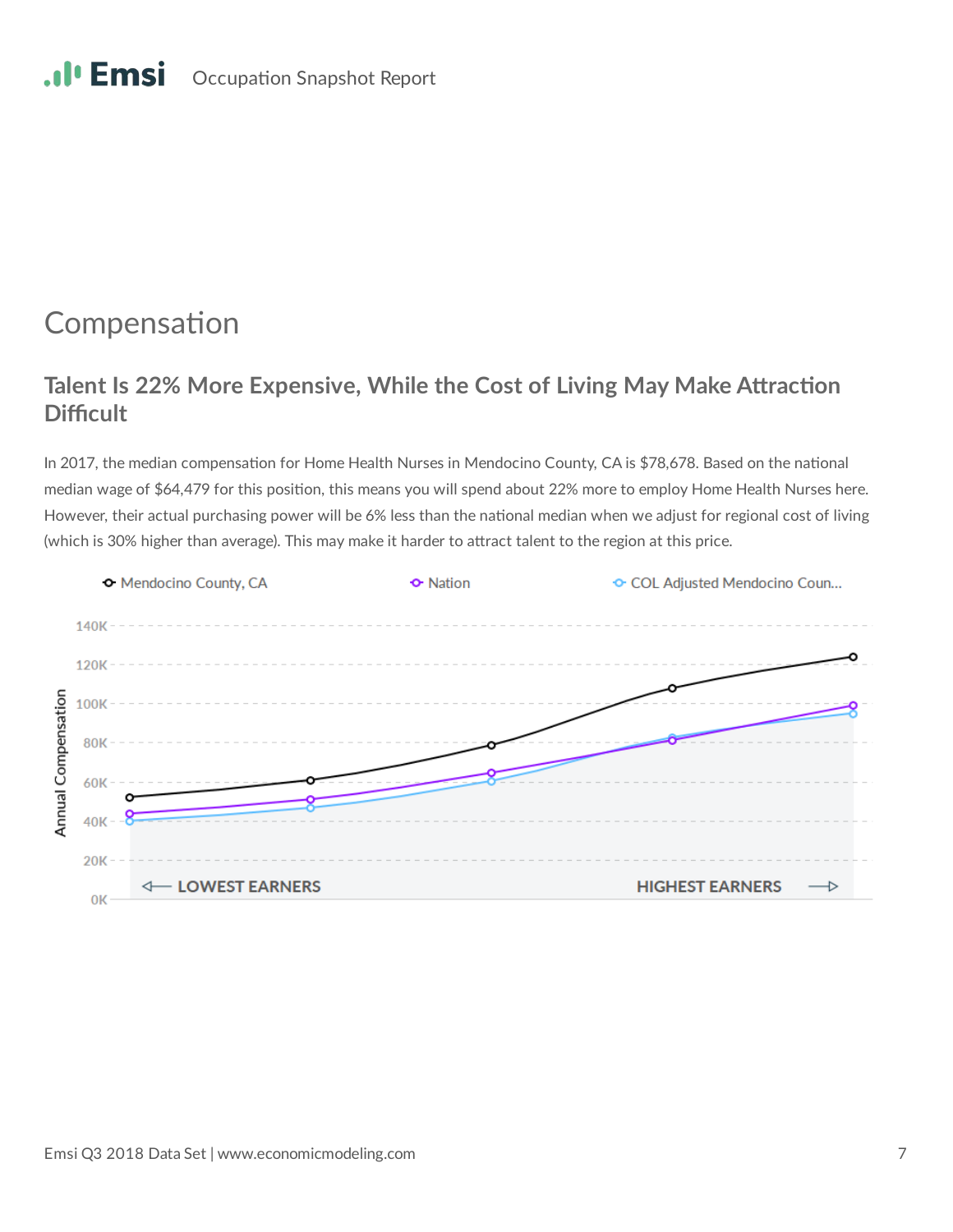

## Demand



\*A hire is reported by the Quarterly Workforce Indicators when an individual's Social Security Number appears on a company's payroll and was not there the quarter before. Emsi uses proprietary industry staffing patterns and extrapolation to estimate hires at the occupation level and below.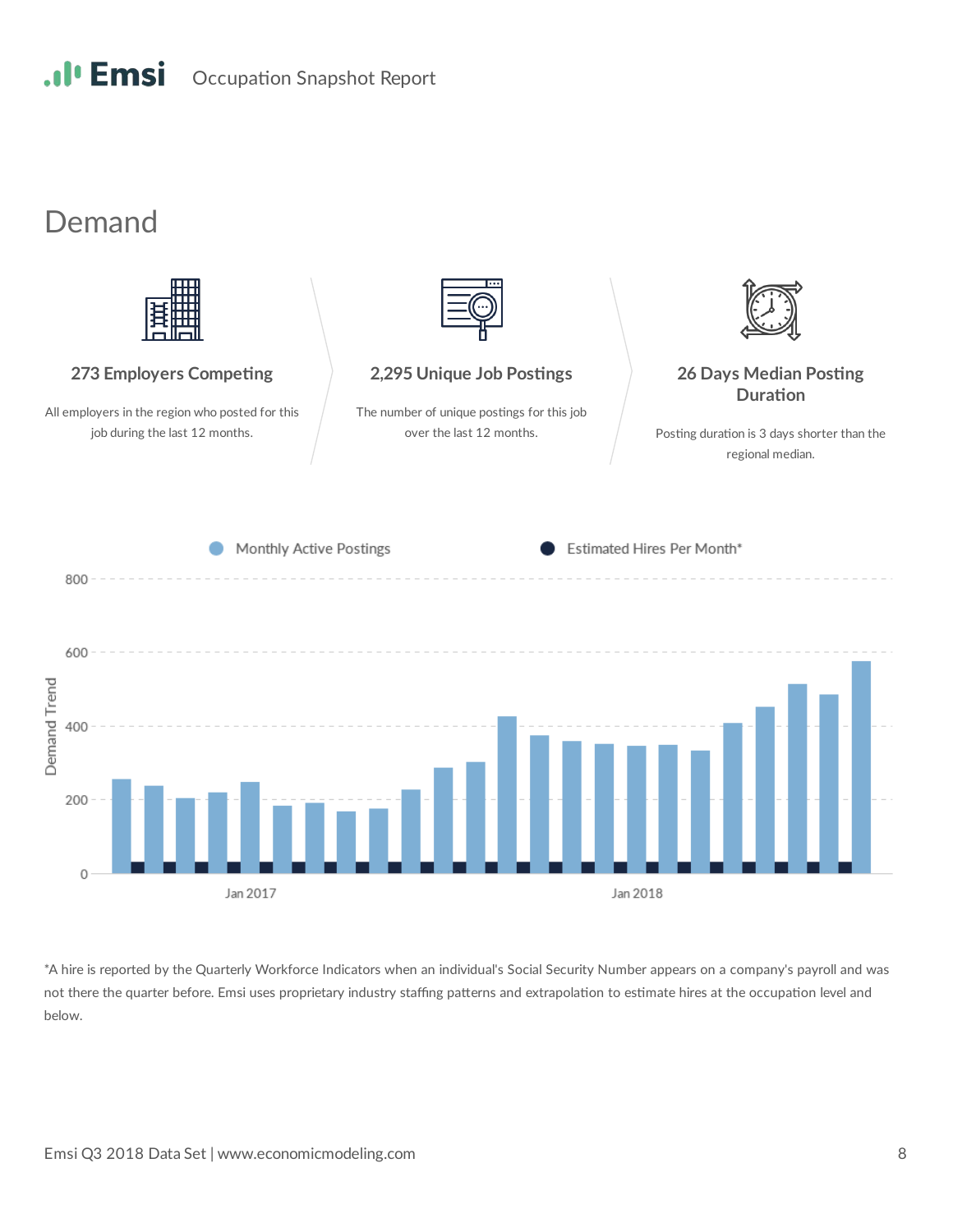# .II<sup>I</sup> Emsi Occupation Snapshot Report

## Demand - Cont.

| <b>Top Companies</b>                   | <b>Unique Postings</b> | <b>Top Job Titles</b>           | <b>Unique Postings</b> |
|----------------------------------------|------------------------|---------------------------------|------------------------|
| Cross Country Healthcare, Inc.         | 115                    | Registered Nurse                | 838                    |
| <b>HealthTrust Workforce Solutions</b> | 98                     | Intensive Care Unit (ICU) Nurse | 206                    |
| Nurse Recruiter                        | 60                     | Travel Nurse - Medical/Surgical | 166                    |
| Jackson Nurse Professionals, L         | 57                     | Labor and Delivery Nurse        | 140                    |
| <b>Focus Staff Services LP</b>         | 53                     | Travel Nurse - Cardiac Cathete  | 128                    |